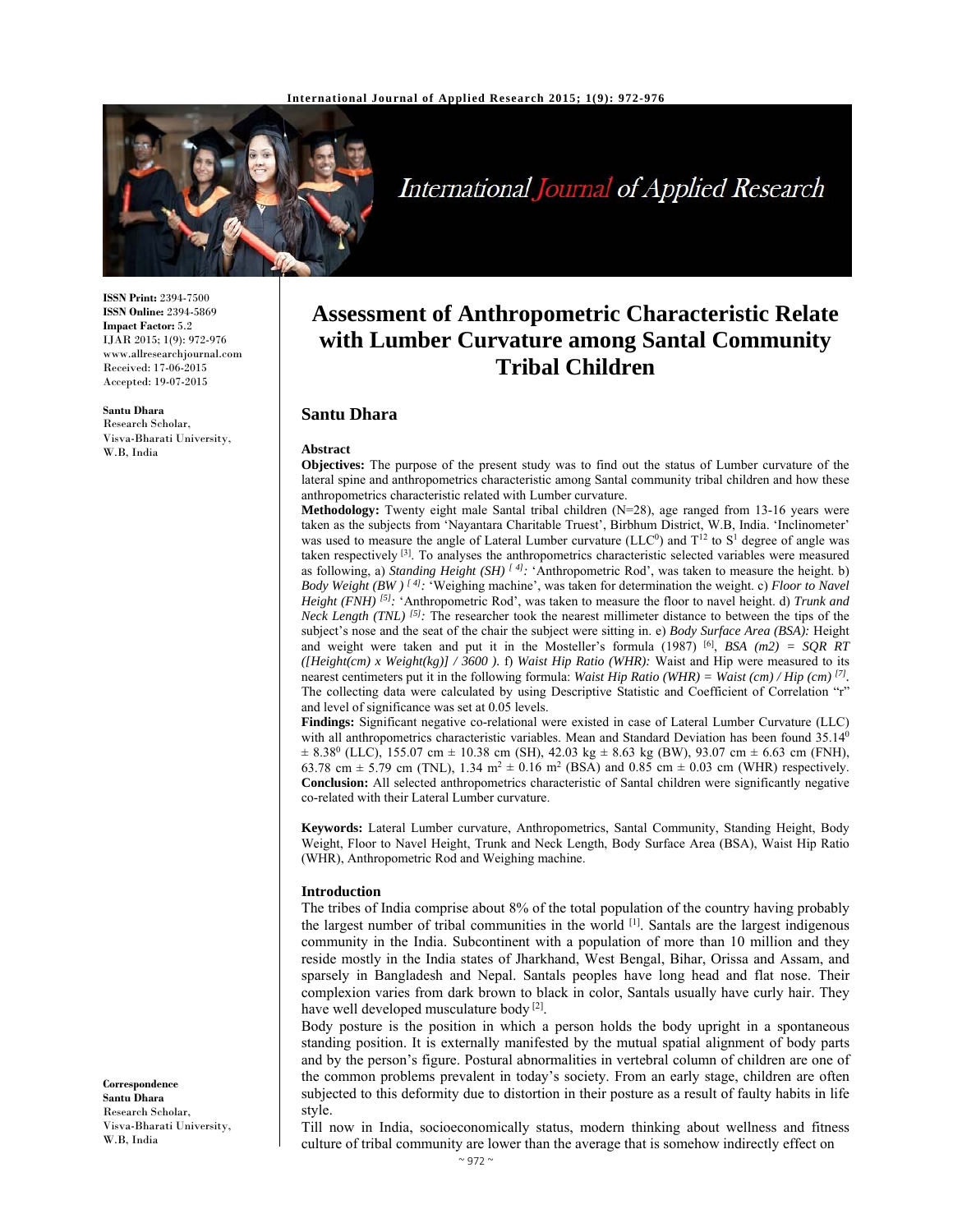their children's total health, and that was the researcher's queries that whether the lower status and poor concept about health practice, food and life style affected on normality of the spinal curvature and as well as on their anthropometrics characteristic. Thus, also the present study is an effort for the path of investigation to seek the relationship between lateral Lumber Curvature or Lordotic curvature status and anthropometrics among Santal school going children.

# **Objectives**

The purpose of the present study was to find out the status of Lumber curvature of the lateral spine and anthropometrics characteristic among Santal community tribal children and how these anthropometrics characteristic related with Lumber curvature of the lateral spine.

#### **Methodology**

In order to assess the anthropometrics characteristic and Lateral Lumbar Curvature of the lateral spine among tribal school going children and also their interrelationship, Twenty eight male Santal community tribal children (N=28) were randomly selected as the subjects for this study from 'Nayantara Charitable Truest', Bonovila, Birbhum District, W.B, India. Age group of the subjects was ranged from (13- 16) years.

To measured the lateral curvature of the spine '4-1/18 inch Angle Finder Magnetic Base Inclinometer' (Made in Taiwan) was used, it used to examined the exert degrees of angle of lateral lumbar curvature, LLC (T12-S1) curvature by measured the angle of T12 and S1 of Vertebral Column respectively [3]. That means the following formula was used:

| [Lateral Lumbar Curvature (LLC <sup>0</sup> ) = $180^0$ – (Angle of T <sup>12</sup> + |
|---------------------------------------------------------------------------------------|
| Angle of $S^1$ ]                                                                      |

To analyses the anthropometrics characteristic of the tribal children researcher selected the following anthropometrics variables

- a) Standing Height (SH)
- b) Body Weight (BW)
- c) Floor to Navel Height (FNH)
- d) Trunk and Neck Length (TNL)
- e) Body Surface Area (BSA)
- f) Waist Hip Ratio (WHR)

To measure the above mansion anthropometrics characteristic of Santal children the following procedure was used by researcher

**a) Standing Height (SH) [4]:** 'Anthropometric Rod', was taken to measure the height of each subject and will be measured in nearest millimeter. Method: The subject is asked to stand erect barefooted on a plane horizontal surface against a wall, with his heels, back of the shoulders and head touching the wall. He is requested to stretch the body upwards as much as possible without his heels leaving the ground. The anthropometry rod is kept in front of the subject and the crossbar of the anthropometer is adjusted so that its lower edge touches the highest point of the subject's head. Scoring: The measurement is recorded from the anthropometer's eye correct up to 0.1 cm.

**b) Body Weight (BW) [4]:** 'Weighing machine', was taken for determination the weight of each subject and will be measured with nearest minimum. 5 kg. Method: The subject stands erect on the platform of the balance with equal weight on both feet. Scoring: The weight is usually recorded accurate up to 0.5 kg.

**c) Floor to Navel Height (FNH) [5]:** 'Anthropometric Rod', was taken to measure the floor to navel height of the subjects and will be measured in nearest millimeter. Method: The subject is asked to stand erect barefooted on a plane horizontal surface against a wall, with his heels, back of the shoulders and head touching the wall. The anthropometry rod is kept in front of the subject and the crossbar of the anthropometer is adjusted so that its lower edge touches the Navel. Scoring: The measurement is recorded from floor to navel distance and recorded accurate up to 0.1 cm.

**d) Trunk and Neck Length (TNL) [5]:** 'Anthropometric Rod', was taken to measure the Trunk and Neck Length and will be measured in nearest millimeter. Method: The researcher took the distance to between the tip of the subject's nose and the seat of the chair the subject were sitting in. The position were erect with the chair level as zero end of the Anthropometric Rod was placed between the two legs and on the seat level of the chair. Scoring: Measure the trunk and neck length of the subject by took the distance to the nearest millimeter between tips of the nose seat of the chair.

**e) Body Surface Area (BSA):** To measure the body surface area (BSA) the height were measured by Stadia meter and weight were measured by weighing machine respectively from the subjects and put it in the **Mosteller's formula (1987),** *BSA (m2) = SQR RT ([Height(cm) x Weight(kg)] / 3600).* 

Table 1: Average Values of BSA for Different Age Groups [6]

| <b>Neonate</b>         | <b>Child</b><br>of 2<br>vears | Q<br>vears             | 10<br>vears            | $12 - 13$<br>vears     | Women             | Men                   |
|------------------------|-------------------------------|------------------------|------------------------|------------------------|-------------------|-----------------------|
| $0.25 \; \mathrm{m}^2$ | $0.5 \; \mathrm{m}^2$         | 1.07<br>m <sup>2</sup> | 1.14<br>m <sup>2</sup> | 1.33<br>m <sup>2</sup> | $1.6 \text{ m}^2$ | 1.9<br>m <sup>2</sup> |

**f) Waist Hip Ratio (WHR):** To find out the Waist Hip Ratio (WHR), Waist and Hip were measured to its nearest centimeters put it in the following formula: *Waist Hip Ratio*   $(WHR) = Wait (cm) / Hip (cm)$ <sup>[7]</sup>*.* 

**Table 2:** Norms: As Stated by Bray and Gray

| <b>Risk</b> | <b>Score</b>  |
|-------------|---------------|
| Low         | ${}_{0.83}$   |
| Moderate    | $0.83 - 0.88$ |
| High        | $0.89 - 0.94$ |
| Very High   | > 0.94        |

The collecting data were calculated by using Descriptive Statistic and Coefficient of Correlation "r" and level of significance was set at 0.05 levels.

**Analysis of Data:** To find out the relationship of degree of angle of Total Lateral Lumber Curvature of spine of the Santal tribal children with their selected anthropometrics characteristic, Descriptive Statistic and 'Coefficient of Correlation' "r" was applied at 0.05 level of Significant and it is presented in the following Tables and Figures: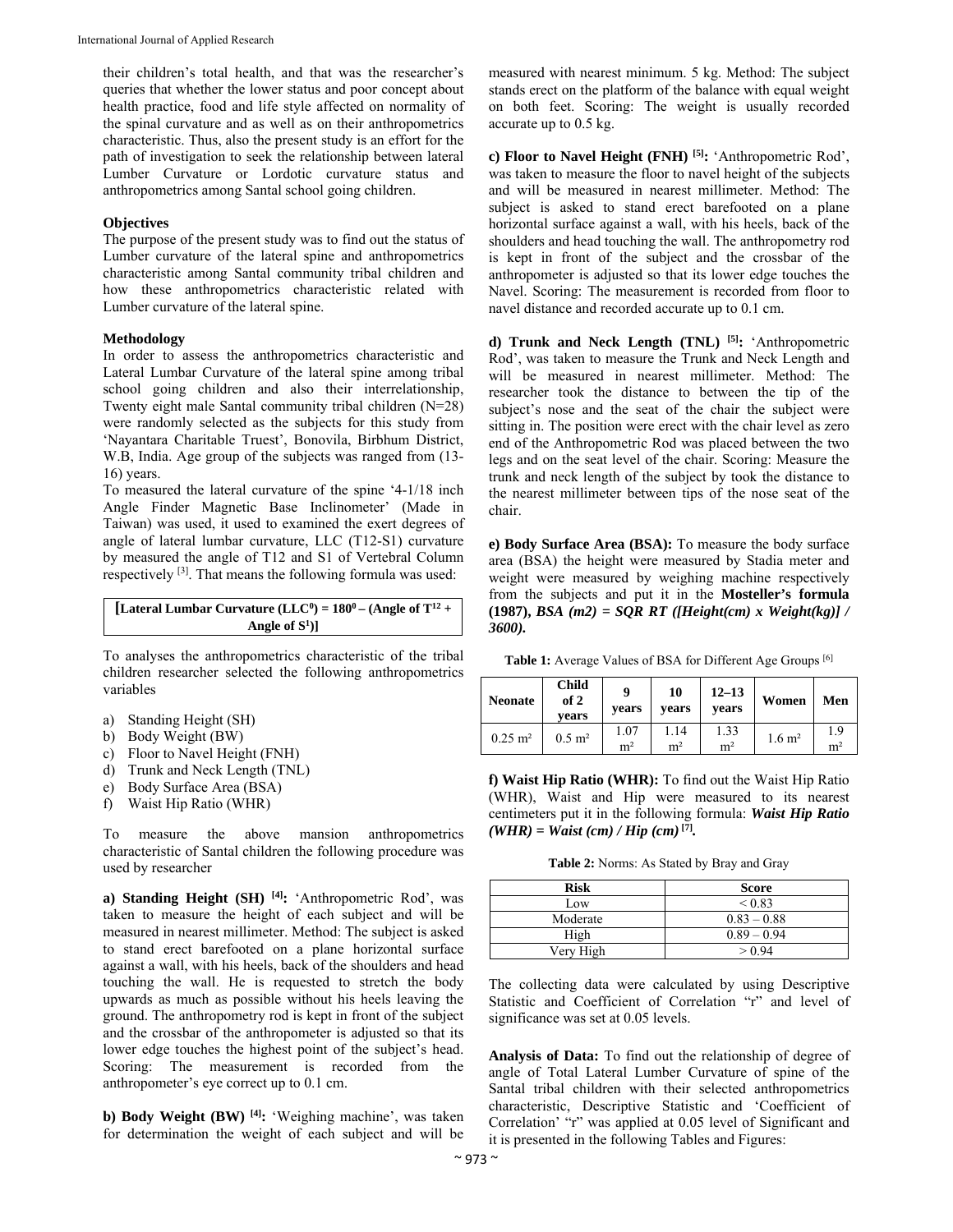**Table 3:** Mean and Standard deviation of Lateral Lumber Curvature (LLC), Standing Height (SH), Body Weight (BW), Floor to Navel Height (FNH), Trunk and Neck Length (TNL), Body Surface Area (BSA) and Waist Hip Ratio (WHR)

| Sl. No. | Variables                      | <b>Mean</b>        | <b>STD-Deviation</b> |
|---------|--------------------------------|--------------------|----------------------|
|         | Lateral Lumber Curvature (LLC) | $35.14^{0}$        | 8.380                |
|         | Standing Height (SH)           | 155.07 cm          | 10.38 cm             |
| 3.      | Body Weight (BW)               | $42.03 \text{ kg}$ | $8.63$ kg            |
| -4.     | Floor to Navel Height (FNH)    | 93.07 cm           | $6.63$ cm            |
| 5.      | Trunk and Neck Length (TNL)    | 63.78 cm           | 5.79 cm              |
| 6.      | Body Surface Area (BSA)        | $1.34 \text{ m}^2$ | $0.16 \text{ m}^2$   |
| ⇁       | Waist Hip Ratio (WHR)          | $0.85$ cm          | $0.03$ cm            |
| _____   | .                              |                    |                      |

Table Drown According to Calculated all Collecting Data.



 *Graphical represent of the Table- 3*

**Table 4:** 'Coefficient of Correlation' "r" of Lateral Lumber Curvature (LLC) with Standing Height (SH), Body Weight (BW), Floor to Navel Height (FNH), Trunk and Neck Length (TNL), Body Surface Area (BSA) and Waist Hip Ratio (WHR)

| Sl. No. | <b>Variables</b>               | <b>Coefficient of Correlation</b><br>$\mathfrak{c}_{r}$ |
|---------|--------------------------------|---------------------------------------------------------|
|         | Standing Height (SH)           | $-0.702*$                                               |
| 2.      | Body Weight (BW)               | $-0.640*$                                               |
| 3.      | Floor to Navel Height<br>(FNH) | $-0.436*$                                               |
| 4.      | Trunk and Neck Length<br>(TNL) | $-0.559*$                                               |
| 5.      | Body Surface Area (BSA)        | $-0.677*$                                               |
| 6.      | Waist Hip Ratio (WHR)          | $-0.374*$                                               |

Table value- 'r'  $0.05 (26) = 0.374$ , \*= Significant, NS=Not-Significant.

Findings: From these findings clearly reveled that, there were significant negative co-relational exist in case of Lateral Lumber Curvature (LLC) with all anthropometrics characteristic variables as because Cal "r" value [- 0.702 (Standing Height), - 0.640 (Body Weight), - 0.436 (Floor to Navel Height), - 0.559 (Trunk and Neck Length), - 0.677 (Body Surface Area) and - 0.374 (Waist Hip Ratio)] equivalent or higher than Tab "t"  $_{0.05}$  (26) value (0.374).

#### **Results and Discussion**

Within the limitation of the present study the following Conclusions were drawn on the basis of obtaining results. In

# **Fig 1:**

this study there were significant negative co-relational direction exist in case of Lordotic or Lateral Lumber Curvature with all selected anthropometrics characteristic variables.

It is also evident from the obtained data shows that the mean and standard deviation of LLC, SH, BW, FNH, TNL, BSA and WHR has been found  $35.14^{\circ} \pm 8.38^{\circ}$  (LLC), 155.07 cm  $\pm$ 10.38 cm (SH), 42.03 kg  $\pm$  8.63 kg (BW), 93.07 cm  $\pm$  6.63 cm (FNH), 63.78 cm  $\pm$  5.79 cm (TNL), 1.34 m<sup>2</sup>  $\pm$  0.16 m<sup>2</sup> (BSA) and  $0.85$  cm  $\pm 0.03$  cm (WHR) respectively.

From the obtained data the researcher also can show that out of total twenty eight (N=28) subjects four (N=4) had hyperlordosis (above  $45^0$ ) <sup>[4]</sup>, thirteen (N=13) had hyperlordosis (below  $35^0$ )<sup>[4]</sup> and eleven (N=11) had normal Lordotic curvature  $(35^0 - 45^0)$ . That means the percentage of total hyperlordosis (14.28%), hyperlordosis (46.42%) and normal Lordotic curvature (39.28%), and it is presented in the Table-5 and Figures-2:

**Table 5:** Lordotic Curvature Status of Total Numbers of Subjects and Their Percentages

| Lordotic Curvature $(L^0)$   | Total out of 28<br><b>Subjects</b> | <b>Percentages</b> |
|------------------------------|------------------------------------|--------------------|
| Hyperlordosis (above $450$ ) |                                    | 14.28%             |
| Hypolordosis (below $350$ )  | 13                                 | $46.42\%$          |
| Normal $(35^0 - 45^0)$       |                                    | 39.28%             |

According to Obtain Data.



Graphical represent of Table- 5.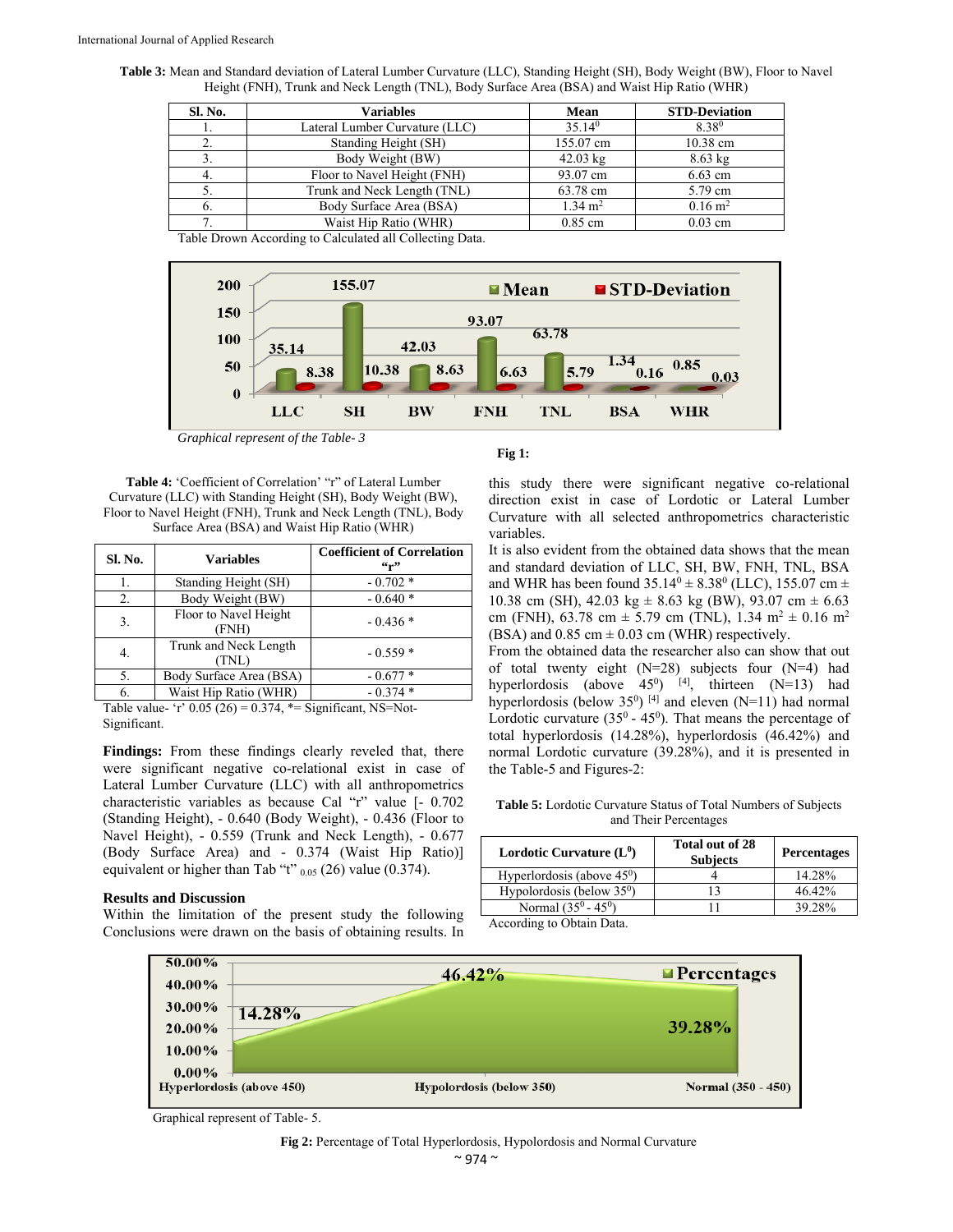The scholar is greatly satisfied to mention that the findings have accomplished the purpose for which the study was initially conceptualized. The study done by 'American Medical Association', February-1989, and the review published by 'Australasian Medical & Therapeutic Instruments Pty Ltd'. It said that "the he evaluation of the spine uses inclinometers, rather than Goniometers, for the measurement of range of motion, a technique that provides more accurate, reproducible result. Only the inclinometer will be valid".<sup>[8]</sup>

Another study done by Łukasz Stoliński, *et. al.* "Active selfcorrection of child's posture assessed with plurimeter and documented with digital photography", showed that, 126 primary school pupils, 60 girls and 66 boys, aged 7.0 to 13.0 years (9.1  $\pm$  1.6), were examined in standing position twice: in a relaxed posture and in actively corrected posture, the 'Lumber Lordosis' angles in relaxed was as follow  $34.8^{\circ}$  ±  $8.0^{\circ}$  [3].

A research work done by Dr. Samiran Bisai, *et al.* (April-June 2010), "Very High Prevalence of Thinness among Kora-Mudi Tribal Children of Paschim Medinipur District of West Bengal, India" showed that, after measured BMI of total 119 Kora-Mudi tribal children, (49.6% boys and 50.4% girls) aged 2-13 years, overall prevalence of thinness, normal weight and overweight were 67.2%, 31.9%, and 0.8 %, respectively [9].

In the study of Subal Das and Kaushik Bose, (2011), "Prevalence of thinness using new international cut-off points among Santal tribal children and adolescents of Purulia District, West Bengal, India", showed that, out of 421 girls and boys, although more girls (44.6%) than boys (38.3%) were undernourished, this sex difference was also not significant. The overall prevalence of thinness (41.3%) was very high among the studied Santal children and adolescents [10].

There was an average BSA of 1.73 m2 for 3,000 cancer patients from 1990 to 1998 in a European Organisation for Research and Treatment of Cancer (EORTC) database [11]. During 2005 there was an average BSA of 1.79 m2 for 3,613 adult cancer patients in the UK. Among them the average BSA for men was 1.91 m2 and for women was 1.71 m2 <sup>[12]</sup>. However, there is some evidence that BSA values are less accurate at extremes of height and weight, where Body Mass Index may be a better estimate [13].

On the bases of related reviews and result of the present study which the researcher had discussed above the certain conclusion drown by the researcher.

## **Conclusion**

After observed the results the researcher concluded that in the present study there were significant negative co-relational direction were exist in case of all selected anthropometrics characteristic variables with Lateral Lumber Curvature among Santal children. This suggests that there were always having a significant relationship between anthropometrics characteristic and Lordotic curvature, but the relationship always possess towards the negative direction. It also demonstrates that when the Standing Height, Body Weight, Floor to Navel Height, Trunk and Neck Length, Body Surface Area and Waist Hip Ratio (all anthropometrics characteristic) will be high among Santal school children it will may causes of decries of high lateral Lumber curvature or it may causes of prevention of Hyperlordosis.

Most of research in the field of Physical Education and

fitness science suggest that obesity or heavy body weight proportionally effect on the spinal curvature that means more BSA and WHR causes of spinal abnormality. But in case of tribal children they are already suffer from malnutrition, poor fitness, and negative health care, poor knowledge about total health and most importantly inadequate muscle & bone mass, because of those reasons most of them suffer from spinal abnormality, as because they have poor muscle  $\&$  bone mass that directly effect on their posture as well. Because for that the researcher thinks that if they have more BSA and WHR, so proportionally they achieve more muscle mass and also bone mass which help them to put their spinal posture hold in a normal position and also help to maintain normal spinal curvature angle.

# **References**

- 1. Topal YS, Samal PK. Causes for variation in social and economic conditions among tribes of Indian Central Himalaya: A comparative study. Man in India, 2001.
- 2. http://en.wikipedia.org/wiki/santahal\_people
- 3. Łukasz Stoliński, Tomasz Kotwicki, Dariusz Czaprowski. Active self-correction of child's posture assessed with plurimeter and documented with digital photography.
- 4. Jones Michael Marfell, Olds Tim, Stewart Arthur, Carter Lindsay. International Standards for Anthropometric Assessmant ISBN: 0-620-36207-3, Publised by: ISAK, South Africa, 2006.
- 5. Kansal Devinder K. Ph.D, Textbook of Applied Measurement, Evaluation & Sports Selection, SSS Publication, 2nd edition, ISBN: 81-902282, 2008, 3-4.
- 6. Body surface area Wikipedia. The free encyclopedia, https://en.wikipedia.org /wiki/Body surface area.
- 7. Bray GA, Gray DS. Western Journal of Medicine, Cited by Vivian H. Heyward, Advanced Fitness Assessment and Exercise Prescription, (New Mexico: Burgess Publishing Company), 189.
- 8. Guides to the Evaluation of Permanent Impairment. American Medical Association. Published by: Australasian Medical & Therapeutic Instruments Pty Ltd, PO Box 618, Albany Creek Q4035, Brisbane Australia, ABN 67-755 318-970, ACN 059-405-864, Third Edition- 2nd Printing, 1989.
- 9. Bisai Samiran, Ghosh Tarapada, De Gautam Kumar, Bose Kaushik. Very High Prevalence of Thinness among Kora-Mudi Tribal Children of Paschim Medinipur District of West Bengal, India, EJBS, 2010; 3(1):43-49.
- 10. Das Subal, Bose Kaushik. Prevalence of thinness using new international cut-off points among Santal tribal children and adolescents of Purulia District, West Bengal, India, Sri Lanka Journal of Child Health. 2011; 40(3):105-110.
- 11. Sparreboom A, Verweij J. Paclitaxel Pharmacokinetics, Threshold Models, and Dosing Strategies (http://jco.ascopubs.org/content/21/14/2803.full). Journal of Clinical Oncology. 2003; 21(14):2803-4. doi:10.1200/JCO.2003.99.038
- 12. Sacco JJ, Botten J, Macbeth F, Bagust A, Clark P. The Average Body Surface Area of Adult Cancer Patients in the UK: A Multicentre Retrospective Study, 2010.
- 13. Adler AC, Nathanson BH, Raguhunathan K. McGee, WT misleading indexed hemodynamic parameters: the clinical importance of discordant BMI and BSA at